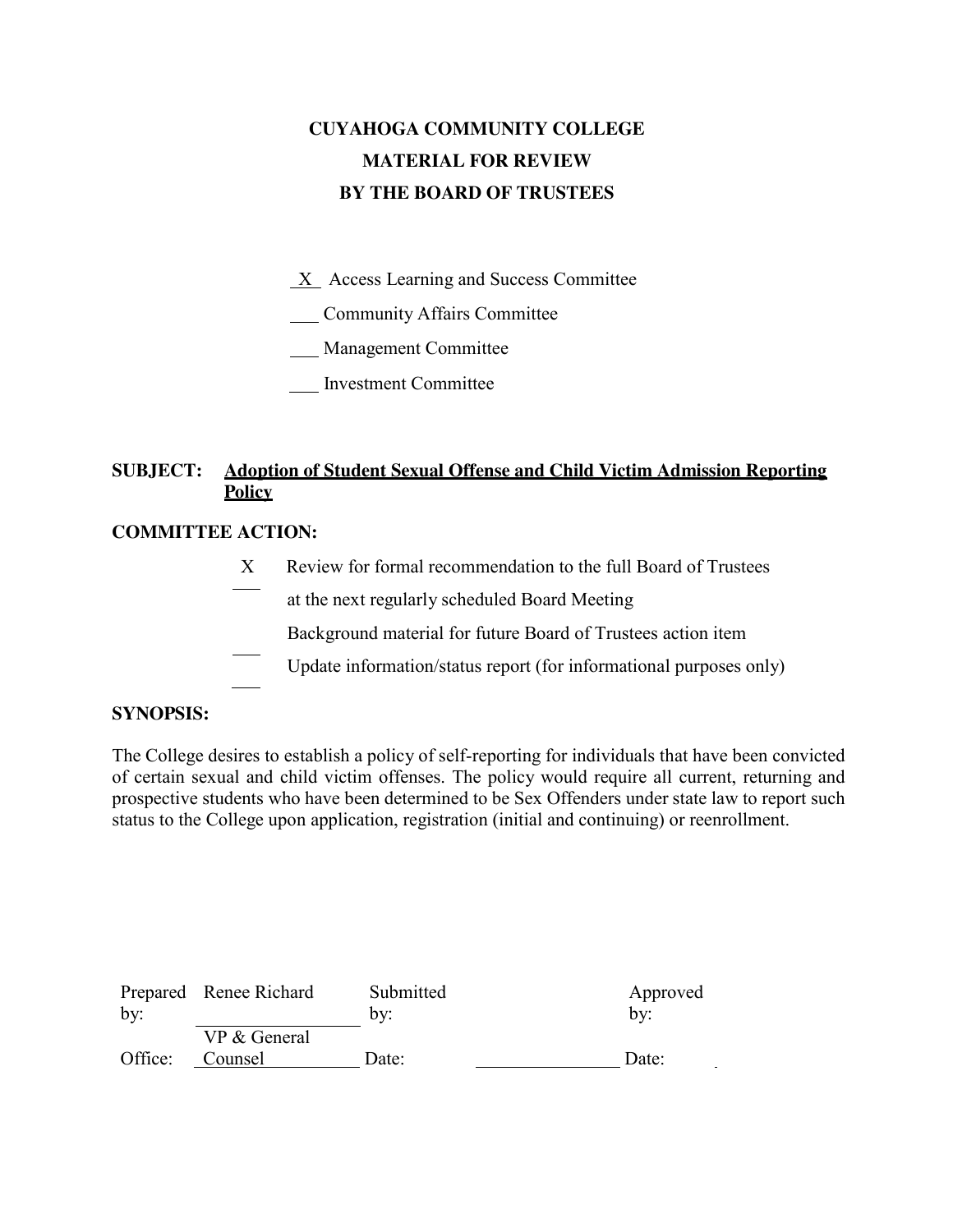## **Adoption of Student Sexual Offense and Child Victim Offense Admission and Reporting Policy**

## **I. SUMMARY BACKGROUND**

The College is committed to providing equal opportunity in its enrollment procedures, while maintaining an atmosphere conducive to student and educational growth, as well as one that encourages civility. Balancing the safety of our student population against the institution's mission to provide open enrollment and second chance opportunities to students remains a priority.

The primary goal of the Student Sexual Offense and Child Victim Offense Admission and Reporting Policy is to require all current, returning and prospective students, whether credit or non-credit, who have been declared Sex Offenders under any state law, including Child Victim Offenders, within the past fifteen years to self-report such offenses to the College upon application for admission, registration for classes (initial and continuing) or reenrollment in the College.

## **II. BOARD RESOLUTION**

Now, therefore, it is resolved by the Board of Trustees of Cuyahoga Community College District that:

- (A) The College has determined that it is in the best interest of the College to create a student sexual offense and child victim offense admission and reporting policy substantially in the form set forth as Attachment A hereto.
- (B) The President or the President's designee is hereby directed to complete all filings corresponding to or implied by the foregoing resolution in accordance with law. The policy revision will take effect ten days after such filings, or on such later date as determined in accordance with law.
- (C) The President or the President's designee is hereby directed to take all steps necessary and appropriate for the effective implementation of the newly-adopted policy.